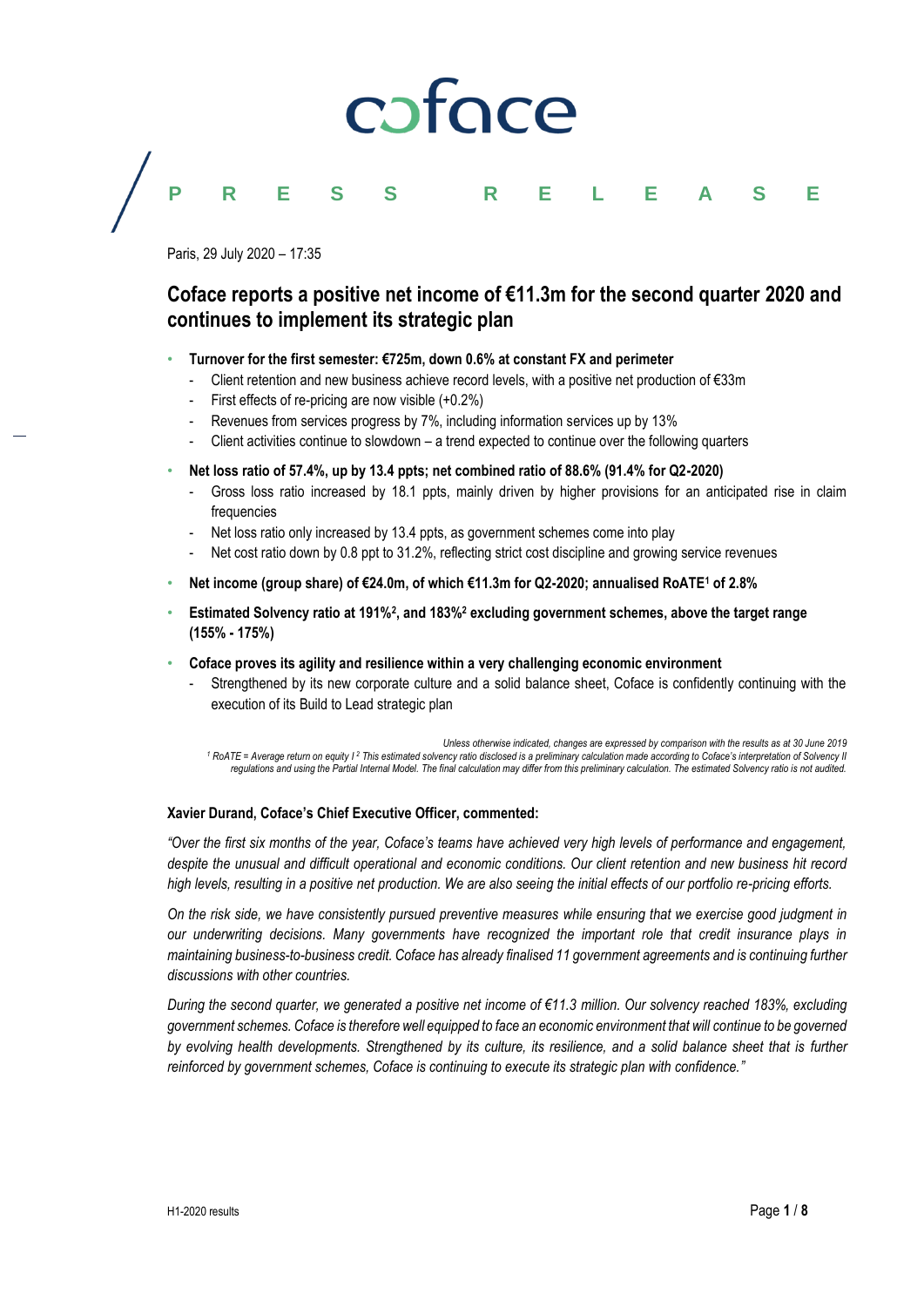# **PRESS RELEASE**

### **Key figures at 30 June 2020**

The Board of Directors of COFACE SA examined the consolidated financial statements at 30 June 2020 at its meeting of 29 July 2020. The Audit Committee, at its meeting on 24 July 2020, also previously reviewed them. These interim consolidated financial statements have been subject to limited review by the statutory auditors. The limited review report is being issued.

| Income statements items in €m                 | H1-19   | H1-20              | %          | %<br>ex. FX*    |
|-----------------------------------------------|---------|--------------------|------------|-----------------|
| Gross earned premiums                         | 605.3   | 599.1              | (1.0)%     | (0.4)%          |
| Services revenue                              | 127.3   | 125.5              | (1.4)%     | (1.5)%          |
| <b>REVENUE</b>                                | 732.6   | 724.6              | (1.1)%     | (0.6)%          |
| UNDERWRITING INCOME/LOSS AFTER REINSURANCE    | 99.5    | 40.4               | (59.4)%    | (58.1)%         |
| Investment income, net of management expenses | 16.6    | 16.7               | $+0.7%$    | $+11.3%$        |
| <b>CURRENT OPERATING INCOME</b>               | 116.1   | 57.1               | $(50.8)\%$ | $(48.2)\%$      |
| Other operating income / expenses             | 1.1     | (1.8)              | N.A        | N.A             |
| <b>OPERATING INCOME</b>                       | 117.2   | 55.4               | $(52.8)\%$ | $(50.2)\%$      |
| <b>NET INCOME</b>                             | 78.5    | 24.0               | $(69.5)\%$ | $(67.0)\%$      |
| <b>Key ratios</b>                             | H1-19   | H <sub>1</sub> -20 | %          | $\%$<br>ex. FX* |
| Loss ratio net of reinsurance                 | 44.0%   | 57.4%              | $+13.4$    | ppts.           |
| Cost ratio net of reinsurance                 | 32.0%   | 31.2%              | (0.8)      | ppt.            |
| <b>COMBINED RATIO NET OF REINSURANCE</b>      | 76.0%   | 88.6%              | $+12.6$    | ppts.           |
| Balance sheet items in €m                     | H1-19   | H <sub>1</sub> -20 | %          | %<br>ex. FX*    |
| Total Equity (group share)                    | 1,814.8 | 1,916.2            | $+5.6%$    |                 |
| <b>SOLVENCY RATIO</b>                         | 162%1   | 191% <sup>2</sup>  | +29        | ppts.           |

\* Also excludes scope impact

<sup>1</sup> The estimated Solvency ratio disclosed is a preliminary calculation based on Coface's interpretation of Solvency II. The final calculation may differ from this preliminary

calculation. The estimated Solvency ratio is not audited.<br><sup>2</sup> This estimated solvency ratio constitutes a preliminary calculation made according to Coface's interpretation of Solvency II regulations and using the Partial I The result of the definitive calculation may differ from the preliminary calculation. The estimated solvency ratio is not audited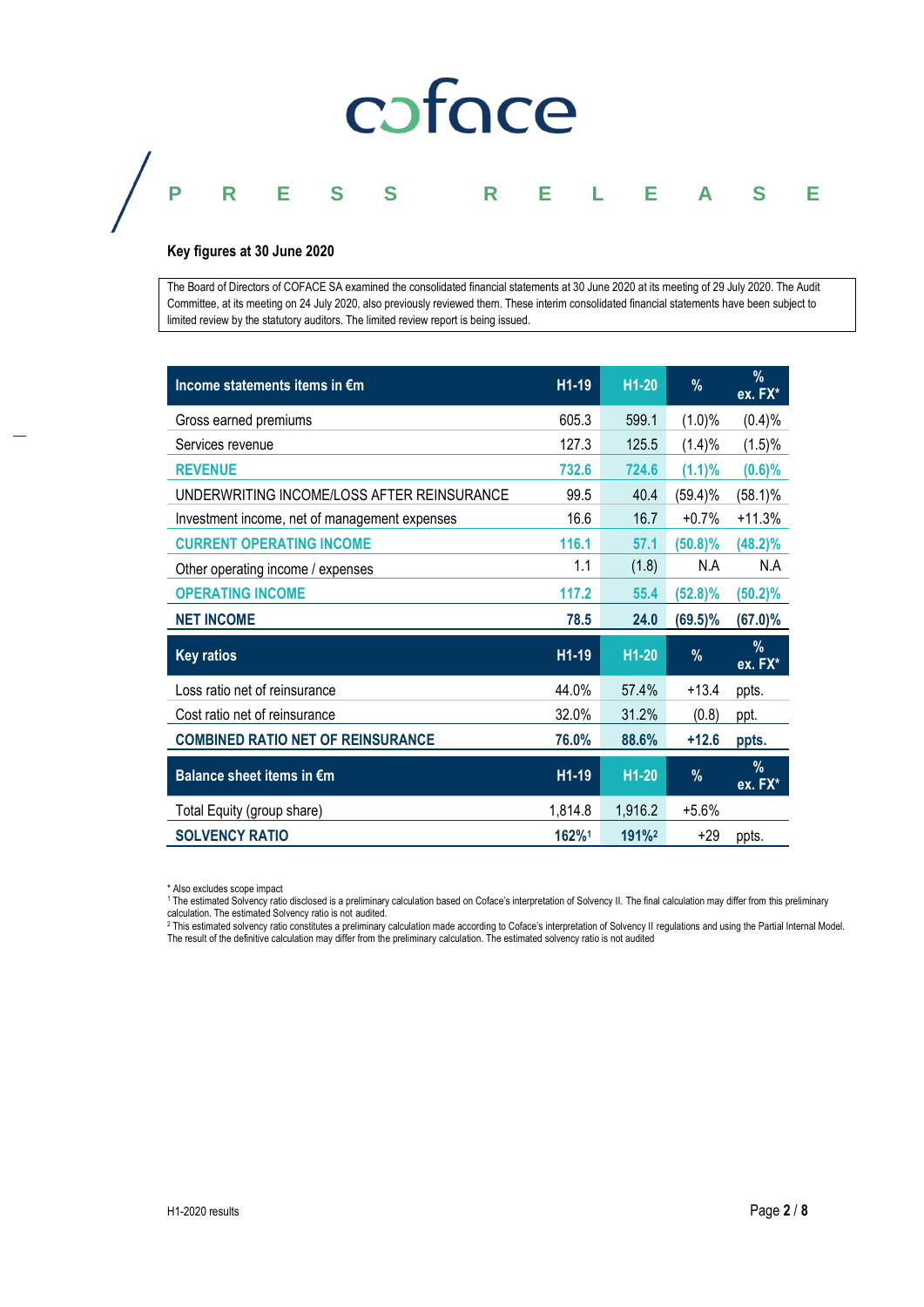# **PRESS RELEASE**

### **1. Turnover**

Coface recorded consolidated sales of €724.6m for H1-2020, down by -0.6% at constant FX and perimeter compared to H1-2019. On a reported basis (at current FX and perimeter), turnover was down by -1.1%. These figures include the contribution of Coface PKZ, the activity that was integrated during Q2-2019.

Turnover has been affected by the decline (and anticipated decline) in client activities. This deceleration is expected to continue over the coming quarters. The re-pricing effect has become positive (at  $+0.2\%$ ) for the first time in several years, showing the first effects of the portfolio re-pricing programme.

The client retention remained high in all regions and reached a new record level of 93.4% for the Group. New business, at €86m, confirmed the relative recovery seen in the first quarter. This was a rise of 32%, despite an unchanged appetite for risk. Net production on the portfolio showed a positive result of €33m.

Turnover from insurance activities (including bonding and Single Risk) was down by -2.3% at constant FX and perimeter compared to H1-2019. This reflects the slowing in client activities, past and anticipated.

Revenues from other activities (factoring and services) were down by -1.3% compared to H1-2019. The decline in factoring (-13.8% at constant FX and perimeter) is due to the sharp contraction in financed volumes, although this is partially offset by portfolio re-pricing. Growth in services stood at + 7%, driven by a rise in information services (+ 13%).

| Total revenue - cumulated - in €m | H <sub>1</sub> -19 | $H1-20$ | %          | $\%$<br>ex. FX* |
|-----------------------------------|--------------------|---------|------------|-----------------|
| Northern Europe                   | 156.1              | 147.0   | (5.8)%     | (5.8)%          |
| Western Europe                    | 147.5              | 142.6   | $(3.3)\%$  | (3.7)%          |
| Central & Eastern Europe          | 71.5               | 73.5    | $+2.8%$    | $+0.1%$         |
| Mediterranean & Africa            | 190.9              | 200.5   | $+5.0%$    | $+5.6%$         |
| North America                     | 68.1               | 69.2    | $+1.7%$    | (0.5)%          |
| Latin America                     | 39.8               | 34.7    | $(12.8)\%$ | $+5.8%$         |
| Asia Pacific                      | 58.7               | 57.1    | $(2.7)\%$  | (4.9)%          |
| <b>Total Group</b>                | 732.6              | 724.6   | (1.1)%     | $(0.6)\%$       |

In the Northern Europe region, revenues decreased by -5.8% at constant and current FX mainly due to the decline in factoring. Credit insurance was down -4%, supported by strong retention and growing new business, but with a negative volume effect.

In Western Europe, turnover was down by -3.3% and by -3.7% at constant FX. Weaker client activity was only partially offset by the continued positive growth in the bonding activities.

In Central and Eastern Europe, turnover grew by +2.8% and by +0.1% at constant FX. This growth is mainly explained by the integration of Coface PKZ. Factoring revenues are down in Poland, while credit insurance is up by +1.8%.

In Mediterranean and Africa, a region driven by Italy and Spain, turnover grew by +5.0% and by +5.6% at constant FX. This was due to high levels of retention and new business, as well as good progression in services.

 $\overline{a}$ 

Also excludes scope impact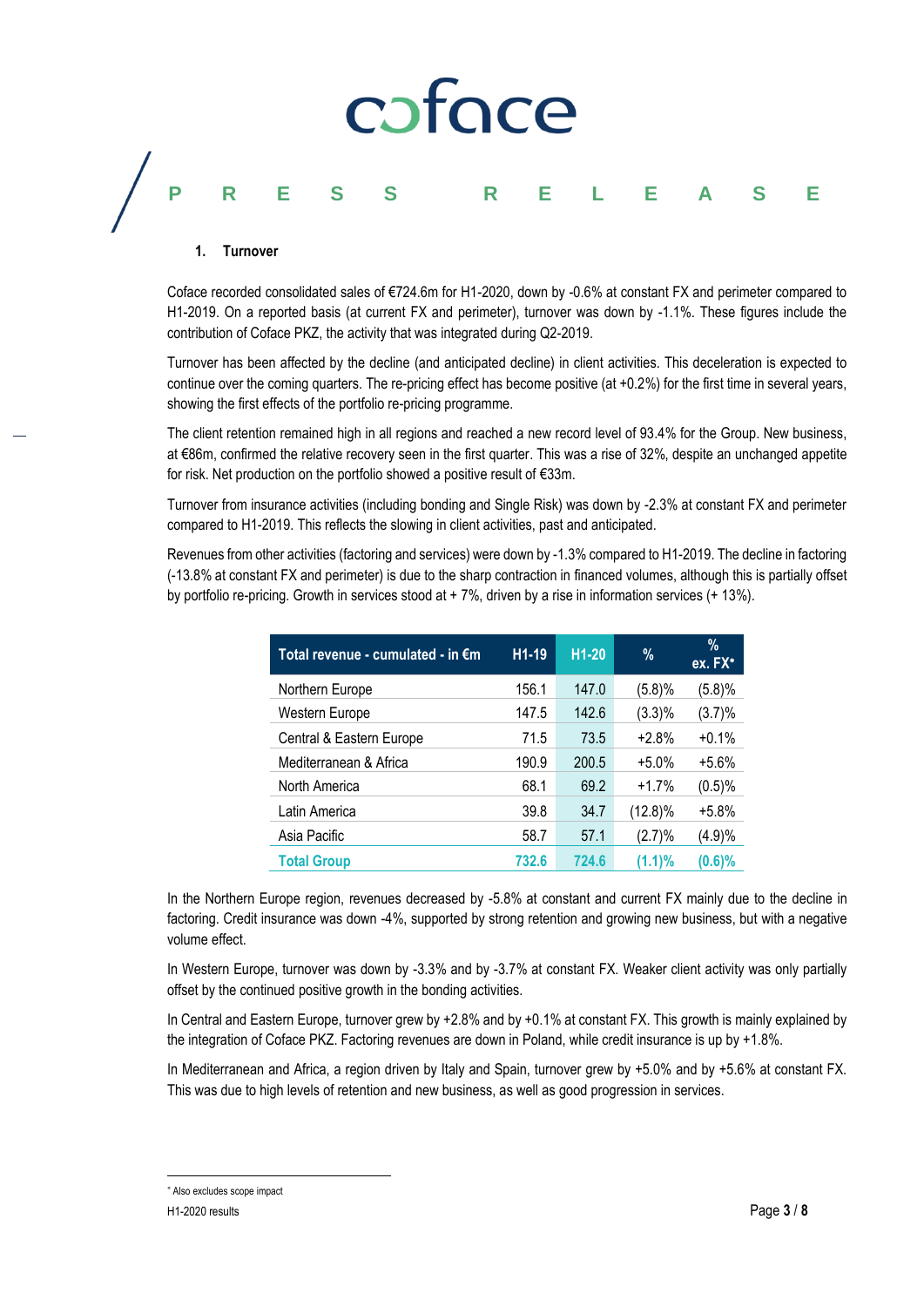# caface

# **PRESS RELEASE**

In North America, revenues increased by +1.7% on a reported basis but decreased by -0.5% at constant FX. Growth in new business activity with more positive pricing is offset by the slowdown in customer activity.

Revenues in the Asia-Pacific region were down by -2.7% at current FX and by -4.9% at constant FX. High retention levels were not sufficient to compensate for the fall in client activities.

In Latin America, turnover fell by -12.8% at current FX, but rose by + 5.8% at constant FX. These figures are affected by the existence of local policies expressed in international currencies. The level of new local business remains low, within a very challenging economic context.

- **2. Result**
- Combined ratio

The combined ratio, net of reinsurance, stood at 88.6% for H1-2020 (a rise of 12.6 points compared to H1-2019).

(i) Loss ratio

The gross of reinsurance loss ratio for H1-2020 stood at 59.0%, a rise of 18.1 points compared to the previous year. The gross loss ratio for Q2-2020 rose by 20.9 points compared to Q2-2019 (62.8% vs 41.9%).

The Group's reserving policy remains unchanged. Provisioning for the subscription year is particularly high, at 87.6%. This reflects a rise in claims declarations received, particularly claims of a larger size, as well as in increase in provisions to anticipate a likely rise in claims frequency.

Strict management of past claims made it possible to record 31.1 points of recoveries from past claims during the first halfyear. These levels remain well above the historical average.

The loss ratio net of reinsurance rose by 13.4 ppts compared to H1-2019, to reach 57.4%. This increase is 4.7 points lower than the increase in the gross ratio. This difference is explained by the implementation of government reinsurance schemes, which resulted in a higher cession rate for the current subscription year, which has a higher loss ratio.

### (ii) Cost ratio

Coface has continued with its policy of strict cost controls and investment. During H1-2020, costs fell by -6.3% and by - 5.1% at constant FX and perimeter. This decrease is due to proactive efforts on all variable costs (travel, communications, and consultants).

Strong control on expenses enabled a decrease in the gross loss ratio of 0.7 ppt, down from 33.9% in H1-2019 to 33.2% in H1-2020. The net cost ratio improved by -0.8 ppt to 31.2%, compared to 32.0% for H1-2019. The increase in the second quarter (33.5% vs 32.2% for Q2-2019) is explained by the implementation of government schemes whose commission rates are generally lower.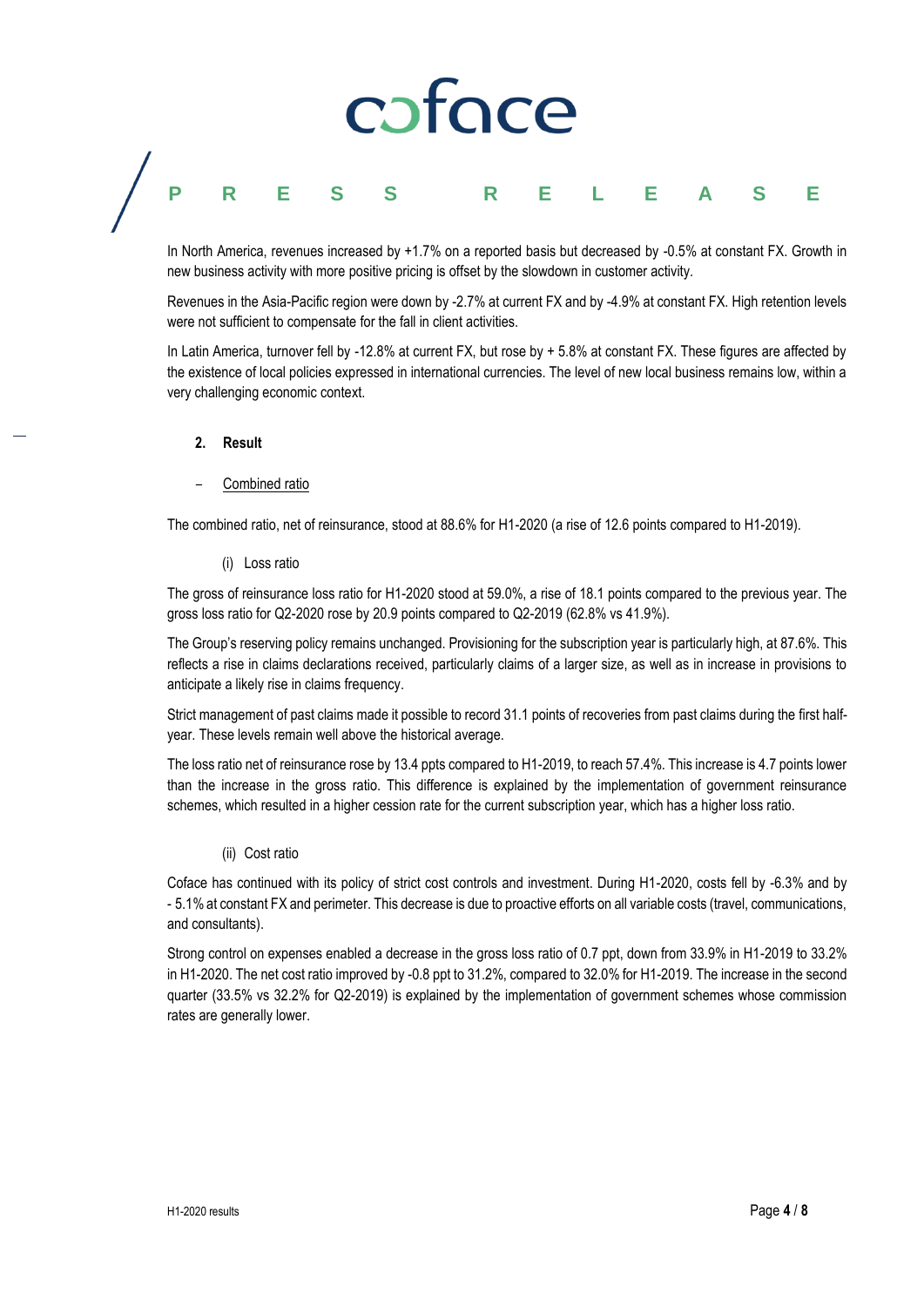# coface **PRESS RELEASE**

– Financial income

Net financial income for H1-2020 period was €16.7m, showing a slight rise of €0.1m for the year. The accounting yield1, excluding capital gains and depreciation, stood at 0.6% (vs 0.9% at H1-2019), affected by the strong reduction in risks made in the first half of 2020.

This apparent stability is partly explained by the non-recurrence of depreciation charges that were recorded in H1-2019.

## – Operating income and net income

Operating income for H1-2020 amounted to €55.4m, of which €8m due to government schemes, down by 52.8% compared to the previous year, mainly due to the rise in the combined ratio (which is in turn due to the higher loss ratio within the current economic and health crisis).

The effective tax rate rose to 46%, compared to 29% for H1-2019. This increase is mainly explained by a claim which was very large compared to the size of the entity that reported it.

In total, net income (group share) was €24.0m, of which €11.3m was in Q2-2020. This clearly demonstrates the resilience of Coface, despite the very challenging economic context.

## **3. Shareholders' equity**

As at 30 June 2020, shareholders' equity group share was €1,916.2m, representing a decline of €8.3m, or -0.4% (vs €1,924.5m at 31 December 2019).

These changes are mainly due to the positive net income of €24.0m, offset by the decrease in unrealized capital gains (- €19.9 million).

The annualised return on average tangible equity (RoATE) stood at 2.8% as at 30 June 2020, mainly due to the deterioration in underwriting results due to the increase in the loss ratio.

The solvency ratio is 191%?, above the target range (155% - 175%). It is explained by a decrease in capital requirements reflecting the reduction of risks (prevention measures) and by a decrease in eligible own funds mainly due to the anticipation of higher future losses.

The solvency ratio benefited to the extent of 8 points from government plans. In the absence of these risk transfer schemes, the solvency ratio would have been at 183%<sup>2</sup> , still above the target range.

 $\overline{a}$ <sup>1</sup> Book yield calculated on the average of the investment portfolio excluding non-consolidated subsidiaries

<sup>&</sup>lt;sup>2</sup> This estimated solvency ratio constitutes a preliminary calculation made according to Coface's interpretation of Solvency II regulations and using the Partial Internal Model. The result of the definitive calculation may differ from the preliminary calculation. The estimated solvency ratio is not audited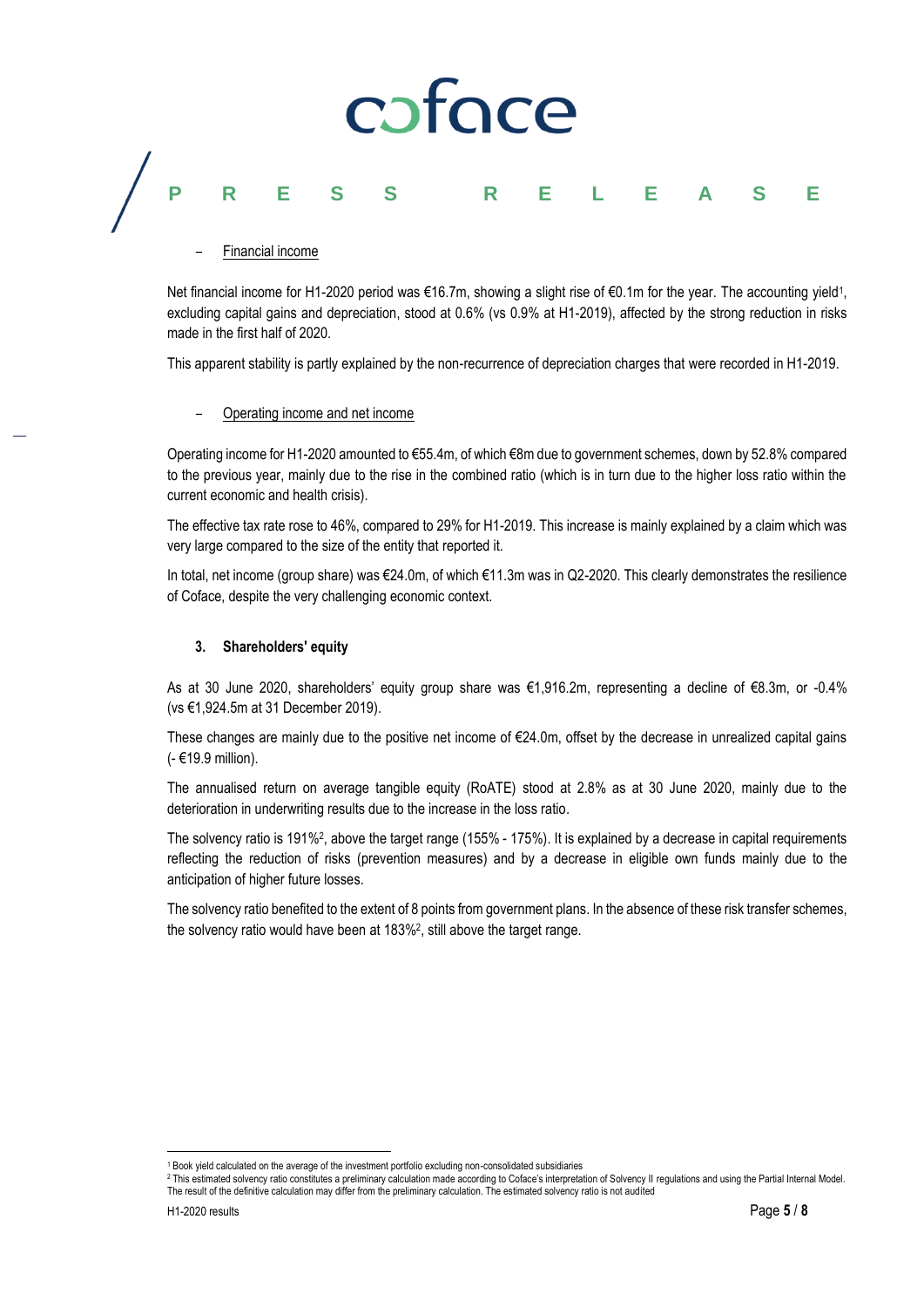# coface **PRESS RELEASE**

### **4. Outlook**

Coface is forecasting that global GDP will show a contraction of 4.4% for the year 2020, followed by a recovery of 5.1% in 2021. The overall global level of economic activity is not expected to return to 2019 levels before 2022 or 2023. This is a rather modest recovery when compared to the levels of governmental support that have been provided for the economy. These forecasts are based on the hypothesis of the absence of a significant second wave and of the availability of a vaccine or a treatment in 2021. Finally, 2020 is a US election year, which always has an influence on financial markets.

Coface recorded a solid operational performance during H1-2020. Even during the strictest period of the confinement, risk management teams continued to operate at record levels of activity. Q2 figures have also confirmed the positive trend of recent quarters, enabling the client portfolio to once again experience positive net production.

The radical change in the risk environment requires significant but differentiated re-pricing, which takes into account the countries, sectors and histories of each client. The first effects of these actions, which are set to continue, are now visible in the accounts.

Many governments have recognized that credit insurance is essential for maintaining business-to-business credit – the primary source of financing for many industries. Coface has already finalised 11 agreements with different states, mainly in Europe, and is continuing discussions with a number of other countries. These agreements have also led to a temporary increase in solvency, estimated at 8 ppts. They protect Coface's profitability and solvency in case of significantly deteriorated economic environments.

Coface's operations continue to be supported by a solid balance sheet. The solvency ratio reached 191%<sup>1</sup> (183%<sup>1</sup> excluding government schemes). These levels are above the target range of 155% to 175%.

Within this environment of a soft recovery, where the risk of relapse exists, Coface, strengthened with its new corporate culture and a solid balance sheet, is maintaining its focus on operational performance. Coface is also confidently pursuing the implementation of its long-term Build to Lead strategic plan which strategic pillars are confirmed.

### **Conference call for financial analysts**

Coface's H1-2020 results will be discussed with financial analysts during the conference call on 29 July 2020 at 18.00 (Paris time). Dial one of the following numbers:

- +33 1 72 72 74 03 (France)
- +44 207 1943 759 (United Kingdom)
- +1 646 722 4916 (United States)

The access code for participants is: **69005181#**

The presentation will be available (in English only) at the following address: <http://www.coface.com/Investors/financial-results-and-reports>

 $\overline{a}$ 

<sup>1</sup>This estimated solvency ratio disclosed is a preliminary calculation made according to Coface's interpretation of Solvency II regulations and using the Partial Internal Model. The final calculation may differ from this preliminary calculation. The estimated Solvency ratio is not audited.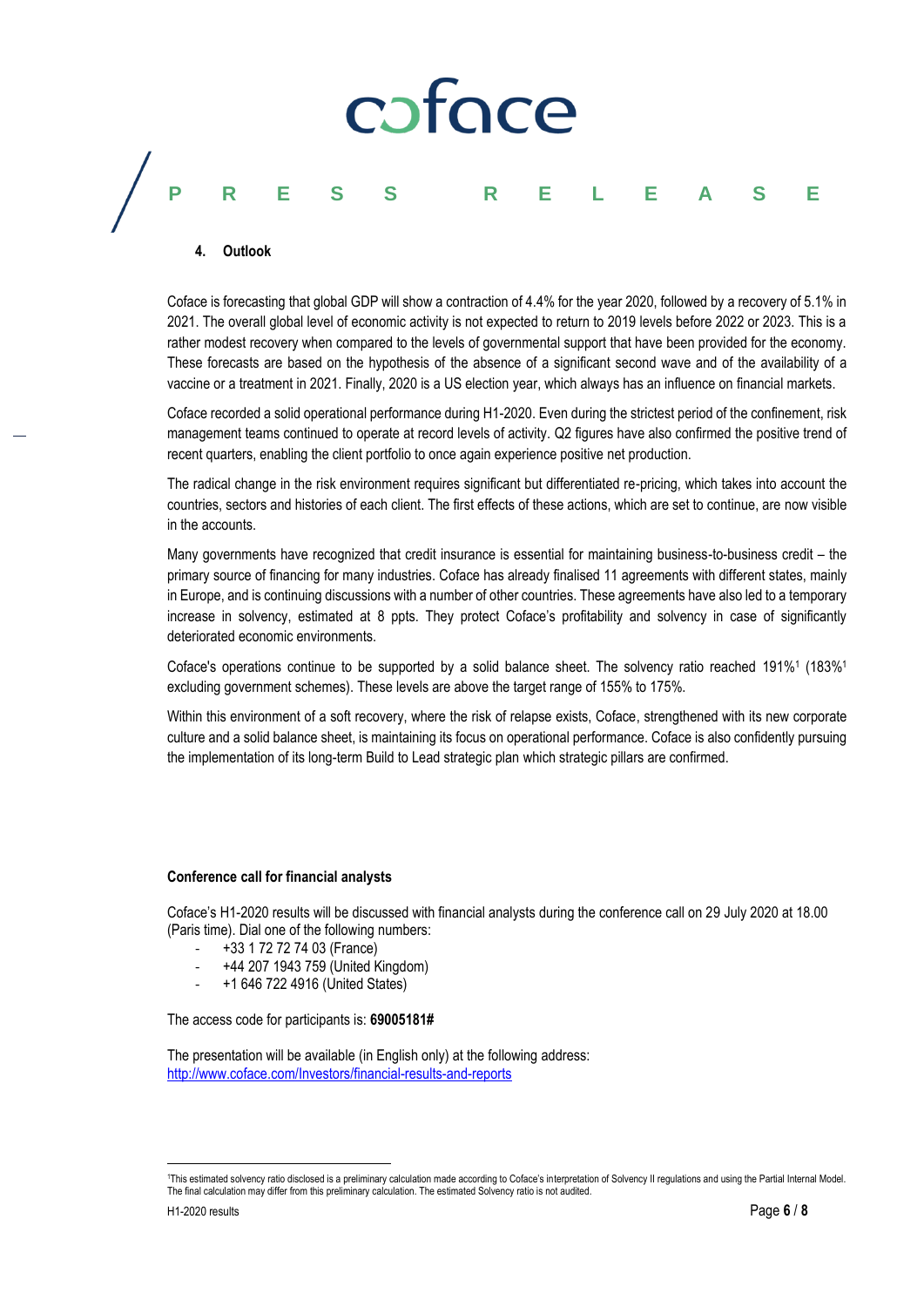

## **Annexes**

**Quarterly results** 

| Income statements items in €m<br><b>Quarterly figures</b>    | Q1-19 | $Q2-19$ | $Q3-19$ | Q4-19 | $Q1-20$ | $Q2-20$ | $\frac{9}{6}$ | % ex.<br>FX* |
|--------------------------------------------------------------|-------|---------|---------|-------|---------|---------|---------------|--------------|
| Gross earned premiums                                        | 299.0 | 306.3   | 312.6   | 317.7 | 301.2   | 297.9   | (2.7)%        | $(1.1)\%$    |
| Services revenue                                             | 66.4  | 60.8    | 58.3    | 59.9  | 69.3    | 56.3    | (7.5)%        | $(7.1)\%$    |
| <b>REVENUE</b>                                               | 365.5 | 367.1   | 370.9   | 377.6 | 370.5   | 354.2   | $(3.5)\%$     | $(2.1)\%$    |
| <b>UNDERWRITING INCOME(LOSS)</b><br><b>AFTER REINSURANCE</b> | 52.0  | 47.4    | 46.3    | 42.2  | 28.2    | 12.1    | $(74.4)\%$    | $(76.2)\%$   |
| Investment income, net of<br>management expenses             | 5.1   | 11.5    | 11.8    | 8.5   | 2.7     | 14.0    | $+22.4%$      | $+32.9%$     |
| <b>CURRENT OPERATING INCOME</b>                              | 57.2  | 58.9    | 58.0    | 50.7  | 30.9    | 26.2    | $(55.6)\%$    | $(54.6)\%$   |
| Other operating income / expenses                            | (0.2) | 1.3     | (1.0)   | (6.1) | (0.2)   | (1.6)   | N.A           | N.A          |
| <b>OPERATING INCOME</b>                                      | 56.9  | 60.3    | 57.0    | 44.6  | 30.7    | 24.6    | $(59.2)\%$    | $(57.1)\%$   |
| <b>NET INCOME</b>                                            | 36.4  | 42.2    | 38.8    | 29.4  | 12.7    | 11.3    | $(73.2)\%$    | $(72.4)\%$   |
| Income tax rate                                              | 29.4% | 28.9%   | 25.0%   | 29.1% | 50.5%   | 39.9%   | $+11$ pts     |              |

## Cumulated results

| Income statements items in $\epsilon$ m<br><b>Cumulated figures</b> | $Q1-19$ | $H1-19$ | $9M-19$ | <b>FY-19</b> | Q1-20 | $H1-20$ | %            | % ex.<br>$FX^*$ |
|---------------------------------------------------------------------|---------|---------|---------|--------------|-------|---------|--------------|-----------------|
| Gross earned premiums                                               | 299.0   | 605.3   | 917.9   | 1,235.6      | 301.2 | 599.1   | $(1.0)\%$    | (0.4)%          |
| Services revenue                                                    | 66.4    | 127.3   | 185.6   | 245.5        | 69.3  | 125.5   | (1.4)%       | (1.5)%          |
| <b>REVENUE</b>                                                      | 365.5   | 732.6   | 1,103.4 | 1,481.1      | 370.5 | 724.6   | $(1.1)\%$    | (0.6)%          |
| <b>UNDERWRITING INCOME(LOSS)</b><br><b>AFTER REINSURANCE</b>        | 52.0    | 99.5    | 145.7   | 187.9        | 28.2  | 40.4    | $(59.4)\%$   | $(58.1)\%$      |
| Investment income, net of<br>management expenses                    | 5.1     | 16.6    | 28.4    | 36.9         | 2.7   | 16.7    | $+0.7%$      | $+11.3%$        |
| <b>CURRENT OPERATING INCOME</b>                                     | 57.2    | 116.1   | 174.1   | 224.9        | 30.9  | 57.1    | $(50.8)\%$   | $(48.2)\%$      |
| Other operating income / expenses                                   | (0.2)   | 1.1     | 0.1     | (6.0)        | (0.2) | (1.8)   | N.A          | N.A             |
| <b>OPERATING INCOME</b>                                             | 56.9    | 117.2   | 174.2   | 218.9        | 30.7  | 55.4    | $(52.8)\%$   | $(49.6)\%$      |
| <b>NET INCOME</b>                                                   | 36.4    | 78.5    | 117.3   | 146.7        | 12.7  | 24.0    | $(69.5)\%$   | $(67.0)\%$      |
| Income tax rate                                                     | 29.4%   | 29.2%   | 27.8%   | 28.0%        | 50.5% | 46.0%   | $+ 16.8$ pts |                 |

\* Also excludes scope impact